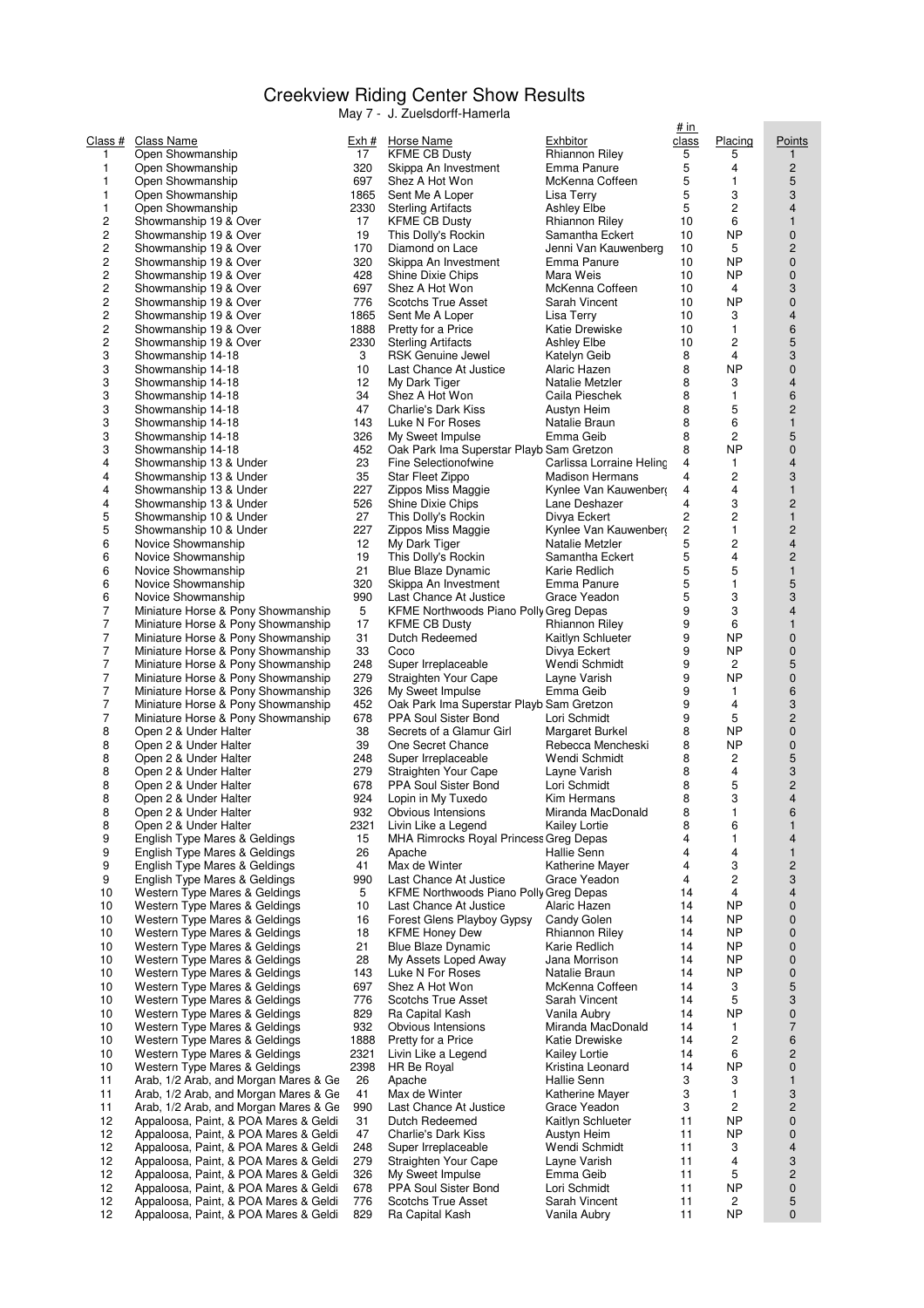| Class #  | Class Name                                                                             | Exh #      | Horse Name                                                       | Exhbitor                             | # in<br>class       | Placing                 | Points                       |
|----------|----------------------------------------------------------------------------------------|------------|------------------------------------------------------------------|--------------------------------------|---------------------|-------------------------|------------------------------|
| 12       | Appaloosa, Paint, & POA Mares & Geldi                                                  | 924        | Lopin in My Tuxedo                                               | Kim Hermans                          | 11                  | <b>NP</b>               | 0                            |
| 12       | Appaloosa, Paint, & POA Mares & Geldi                                                  | 932        | Obvious Intensions                                               | Miranda MacDonald                    | 11                  | 1                       | 6                            |
| 12       | Appaloosa, Paint, & POA Mares & Geldi                                                  | 2321       | Livin Like a Legend                                              | <b>Kailey Lortie</b>                 | 11                  | 6                       | $\mathbf{1}$                 |
| 13<br>13 | Miniature Horse & Pony Mares & Geldin                                                  | 15<br>16   | MHA Rimrocks Royal Princess Greg Depas                           |                                      | 11<br>11            | 1<br><b>NP</b>          | 6<br>0                       |
| 13       | Miniature Horse & Pony Mares & Geldin<br>Miniature Horse & Pony Mares & Geldin         | 17         | Forest Glens Playboy Gypsy<br><b>KFME CB Dusty</b>               | Candy Golen<br>Rhiannon Riley        | 11                  | 5                       | $\overline{c}$               |
| 13       | Miniature Horse & Pony Mares & Geldin                                                  | 22         | <b>KFME Honey Dew</b>                                            | Dick Golen                           | 11                  | <b>NP</b>               | $\mathbf 0$                  |
| 13       | Miniature Horse & Pony Mares & Geldin                                                  | 31         | Dutch Redeemed                                                   | Kaitlyn Schlueter                    | 11                  | <b>NP</b>               | 0                            |
| 13       | Miniature Horse & Pony Mares & Geldin                                                  | 45         | KFME Northwoods Piano Polly Kathy Henn                           |                                      | 11                  | <b>NP</b>               | $\pmb{0}$                    |
| 13       | Miniature Horse & Pony Mares & Geldin                                                  | 248        | Super Irreplaceable                                              | Wendi Schmidt                        | 11                  | 2                       | $\sqrt{5}$                   |
| 13<br>13 | Miniature Horse & Pony Mares & Geldin<br>Miniature Horse & Pony Mares & Geldin         | 279<br>326 | Straighten Your Cape                                             | Layne Varish<br>Emma Geib            | 11<br>11            | 3<br>4                  | $\overline{4}$<br>3          |
| 13       | Miniature Horse & Pony Mares & Geldin                                                  | 452        | My Sweet Impulse<br>Oak Park Ima Superstar Playb Sam Gretzon     |                                      | 11                  | <b>NP</b>               | $\mathbf 0$                  |
| 13       | Miniature Horse & Pony Mares & Geldin                                                  | 678        | PPA Soul Sister Bond                                             | Lori Schmidt                         | 11                  | 6                       | $\mathbf{1}$                 |
| 14       | Quarter Horse Mares & Geldings                                                         | 3          | <b>RSK Genuine Jewel</b>                                         | Katelyn Geib                         | 11                  | 3                       | $\overline{4}$               |
| 14       | Quarter Horse Mares & Geldings                                                         | 19         | This Dolly's Rockin                                              | Samantha Eckert                      | 11                  | <b>NP</b>               | $\pmb{0}$                    |
| 14       | Quarter Horse Mares & Geldings                                                         | 21         | <b>Blue Blaze Dynamic</b>                                        | Karie Redlich                        | 11                  | <b>NP</b>               | 0                            |
| 14<br>14 | Quarter Horse Mares & Geldings<br>Quarter Horse Mares & Geldings                       | 28<br>36   | My Assets Loped Away<br>Frank                                    | Jana Morrison<br>Shannon Deshazer    | 11<br>11            | <b>NP</b><br><b>NP</b>  | $\mathbf 0$<br>$\pmb{0}$     |
| 14       | Quarter Horse Mares & Geldings                                                         | 38         | Secrets of a Glamur Girl                                         | Margaret Burkel                      | 11                  | 6                       | $\mathbf{1}$                 |
| 14       | Quarter Horse Mares & Geldings                                                         | 697        | Shez A Hot Won                                                   | McKenna Coffeen                      | 11                  | $\overline{4}$          | 3                            |
| 14       | Quarter Horse Mares & Geldings                                                         | 932        | Obvious Intensions                                               | Miranda MacDonald                    | 11                  | 1                       | 6                            |
| 14       | Quarter Horse Mares & Geldings                                                         | 1888       | Pretty for a Price                                               | Katie Drewiske                       | 11                  | $\overline{c}$          | $\sqrt{5}$                   |
| 14       | Quarter Horse Mares & Geldings                                                         | 2321       | Livin Like a Legend                                              | <b>Kailey Lortie</b>                 | 11                  | 5                       | $\overline{c}$               |
| 14<br>15 | Quarter Horse Mares & Geldings                                                         | 2398<br>10 | HR Be Royal                                                      | Kristina Leonard<br>Alaric Hazen     | 11<br>11            | <b>NP</b><br><b>NP</b>  | $\mathbf 0$<br>0             |
| 15       | Maiden Halter Mares & Geldings<br>Maiden Halter Mares & Geldings                       | 16         | Last Chance At Justice<br>Forest Glens Playboy Gypsy             | Candy Golen                          | 11                  | <b>NP</b>               | 0                            |
| 15       | Maiden Halter Mares & Geldings                                                         | 18         | <b>KFME Honey Dew</b>                                            | Rhiannon Riley                       | 11                  | 5                       | $\overline{c}$               |
| 15       | Maiden Halter Mares & Geldings                                                         | 19         | This Dolly's Rockin                                              | Samantha Eckert                      | 11                  | <b>NP</b>               | $\mathbf 0$                  |
| 15       | Maiden Halter Mares & Geldings                                                         | 38         | Secrets of a Glamur Girl                                         | Margaret Burkel                      | 11                  | 6                       | $\mathbf{1}$                 |
| 15       | Maiden Halter Mares & Geldings                                                         | 77         | Gamma's Dream                                                    | Emma Persch                          | 11                  | <b>NS</b>               | $\pmb{0}$                    |
| 15<br>15 | Maiden Halter Mares & Geldings                                                         | 248<br>279 | Super Irreplaceable                                              | Wendi Schmidt                        | 11<br>11            | 2<br>3                  | 5<br>$\overline{\mathbf{4}}$ |
| 15       | Maiden Halter Mares & Geldings<br>Maiden Halter Mares & Geldings                       | 678        | Straighten Your Cape<br>PPA Soul Sister Bond                     | Layne Varish<br>Lori Schmidt         | 11                  | 4                       | 3                            |
| 15       | Maiden Halter Mares & Geldings                                                         | 1888       | Pretty for a Price                                               | Katie Drewiske                       | 11                  | $\mathbf{1}$            | 6                            |
| 15       | Maiden Halter Mares & Geldings                                                         | 2398       | HR Be Royal                                                      | Kristina Leonard                     | 11                  | <b>NP</b>               | $\mathbf 0$                  |
| 16       | Aged Horse Mares & Geldings (horses c                                                  | 20         | Cherokee Maiden H Bar                                            | Adam Redlich                         | 7                   | <b>NP</b>               | $\mathbf 0$                  |
| 16       | Aged Horse Mares & Geldings (horses c                                                  | 23         | Fine Selectionofwine                                             | Carlissa Lorraine Heling             | 7                   | 1                       | 6                            |
| 16       | Aged Horse Mares & Geldings (horses c                                                  | 35         | Star Fleet Zippo                                                 | <b>Madison Hermans</b>               | 7<br>$\overline{7}$ | 6<br>$\overline{c}$     | $\mathbf{1}$                 |
| 16<br>16 | Aged Horse Mares & Geldings (horses c<br>Aged Horse Mares & Geldings (horses c         | 47<br>452  | Charlie's Dark Kiss<br>Oak Park Ima Superstar Playb Sam Gretzon  | Austyn Heim                          | 7                   | 5                       | $\sqrt{5}$<br>$\overline{c}$ |
| 16       | Aged Horse Mares & Geldings (horses c                                                  | 526        | Shine Dixie Chips                                                | Lane Deshazer                        | $\overline{7}$      | $\overline{4}$          | 3                            |
| 16       | Aged Horse Mares & Geldings (horses c                                                  | 990        | Last Chance At Justice                                           | Grace Yeadon                         | 7                   | 3                       | $\overline{4}$               |
| 17       | Old Grey Mares & Gelding Halter (horse                                                 | 20         | Cherokee Maiden H Bar                                            | Adam Redlich                         | 2                   | $\overline{c}$          | $\mathbf{1}$                 |
| 17       | Old Grey Mares & Gelding Halter (horse                                                 | 999        | Ruby Red Rodder                                                  | <b>Blake Buck</b>                    | 2                   | 1                       | $\overline{c}$               |
| 18       | Most Colorful Spots - Mares & Geldings                                                 | 16         | Forest Glens Playboy Gypsy                                       | Candy Golen                          | 9                   | 3                       | $\overline{4}$               |
| 18<br>18 | Most Colorful Spots - Mares & Geldings<br>Most Colorful Spots - Mares & Geldings       | 26<br>47   | Apache<br>Charlie's Dark Kiss                                    | Hallie Senn<br>Austyn Heim           | 9<br>9              | <b>NP</b><br><b>NP</b>  | 0<br>0                       |
| 18       | Most Colorful Spots - Mares & Geldings                                                 | 248        | Super Irreplaceable                                              | Wendi Schmidt                        | 9                   | $\overline{c}$          | 5                            |
| 18       | Most Colorful Spots - Mares & Geldings                                                 | 678        | PPA Soul Sister Bond                                             | Lori Schmidt                         | 9                   | 1                       | 6                            |
| 18       | Most Colorful Spots - Mares & Geldings                                                 | 776        | <b>Scotchs True Asset</b>                                        | Sarah Vincent                        | 9                   | 4                       | 3                            |
| 18       | Most Colorful Spots - Mares & Geldings                                                 | 829        | Ra Capital Kash                                                  | Vanila Aubry                         | 9                   | 6                       | $\mathbf{1}$                 |
| 18       | Most Colorful Spots - Mares & Geldings                                                 | 924        | Lopin in My Tuxedo                                               | Kim Hermans                          | 9                   | 5                       | $\overline{c}$               |
| 18<br>19 | Most Colorful Spots - Mares & Geldings<br>Most Colorful Solid - Mares & Geldings (     | 2321<br>3  | Livin Like a Legend<br><b>RSK Genuine Jewel</b>                  | <b>Kailey Lortie</b><br>Katelyn Geib | 9<br>6              | <b>NP</b><br>1          | $\mathbf 0$<br>6             |
| 19       | Most Colorful Solid - Mares & Geldings (                                               | 5          | KFME Northwoods Piano Polly Greg Depas                           |                                      | 6                   | $\overline{\mathbf{c}}$ | 5                            |
| 19       | Most Colorful Solid - Mares & Geldings (                                               | 10         | Last Chance At Justice                                           | Alaric Hazen                         | 6                   | 5                       | $\overline{c}$               |
| 19       | Most Colorful Solid - Mares & Geldings (                                               | 18         | <b>KFME Honey Dew</b>                                            | Rhiannon Riley                       | 6                   | 3                       | $\overline{4}$               |
| 19       | Most Colorful Solid - Mares & Geldings (                                               | 999        | Ruby Red Rodder                                                  | <b>Blake Buck</b>                    | 6                   | 4                       | 3                            |
| 19       | Most Colorful Solid - Mares & Geldings (                                               | 2398       | <b>HR Be Royal</b>                                               | Kristina Leonard                     | 6                   | 6                       | $\mathbf{1}$                 |
| 20<br>20 | Miniature & In Hand Trail - Ok to x-enter<br>Miniature & In Hand Trail - Ok to x-enter | 5          | KFME Northwoods Piano Polly Greg Depas<br>Last Chance At Justice | Alaric Hazen                         | 13                  | <b>NP</b><br><b>NP</b>  | $\mathbf 0$                  |
| 20       | Miniature & In Hand Trail - Ok to x-enter                                              | 10<br>17   | <b>KFME CB Dusty</b>                                             | <b>Rhiannon Riley</b>                | 13<br>13            | <b>NP</b>               | $\mathbf 0$<br>$\mathbf 0$   |
| 20       | Miniature & In Hand Trail - Ok to x-enter                                              | 18         | <b>KFME Honey Dew</b>                                            | <b>Rhiannon Riley</b>                | 13                  | 2                       | 5                            |
| 20       | Miniature & In Hand Trail - Ok to x-enter                                              | 19         | This Dolly's Rockin                                              | Samantha Eckert                      | 13                  | <b>NP</b>               | $\mathbf 0$                  |
| 20       | Miniature & In Hand Trail - Ok to x-enter                                              | 30         | Dutch Redeemed                                                   | Danielle Schlueter                   | 13                  | 6                       | 1                            |
| 20       | Miniature & In Hand Trail - Ok to x-enter                                              | 248        | Super Irreplaceable                                              | Wendi Schmidt                        | 13                  | <b>NP</b>               | $\pmb{0}$                    |
| 20       | Miniature & In Hand Trail - Ok to x-enter                                              | 279        | Straighten Your Cape                                             | Layne Varish                         | 13                  | 5                       | $\overline{c}$               |
| 20<br>20 | Miniature & In Hand Trail - Ok to x-enter<br>Miniature & In Hand Trail - Ok to x-enter | 326<br>452 | My Sweet Impulse<br>Oak Park Ima Superstar Playb Sam Gretzon     | Emma Geib                            | 13<br>13            | 3<br>1                  | 4<br>6                       |
| 20       | Miniature & In Hand Trail - Ok to x-enter                                              | 678        | PPA Soul Sister Bond                                             | Lori Schmidt                         | 13                  | <b>NP</b>               | $\mathbf 0$                  |
| 20       | Miniature & In Hand Trail - Ok to x-enter                                              | 776        | Scotchs True Asset                                               | Sarah Vincent                        | 13                  | 4                       | 3                            |
| 20       | Miniature & In Hand Trail - Ok to x-enter                                              | 924        | Lopin in My Tuxedo                                               | Kim Hermans                          | 13                  | <b>NP</b>               | $\pmb{0}$                    |
| 21       | Yearling & 2yo Lunge Line                                                              | 248        | Super Irreplaceable                                              | Wendi Schmidt                        | 6                   | $\mathbf{1}$            | 6                            |
| 21       | Yearling & 2yo Lunge Line                                                              | 279        | Straighten Your Cape                                             | Layne Varish                         | 6                   | 3<br>4                  | 4                            |
| 21<br>21 | Yearling & 2yo Lunge Line<br>Yearling & 2yo Lunge Line                                 | 678<br>924 | PPA Soul Sister Bond<br>Lopin in My Tuxedo                       | Lori Schmidt<br>Kim Hermans          | 6<br>6              | 6                       | 3<br>$\mathbf{1}$            |
| 21       | Yearling & 2yo Lunge Line                                                              | 932        | Obvious Intensions                                               | Miranda MacDonald                    | 6                   | 2                       | 5                            |
| 21       | Yearling & 2yo Lunge Line                                                              | 2321       | Livin Like a Legend                                              | <b>Kailey Lortie</b>                 | 6                   | 5                       | $\overline{c}$               |
| 22       | Hunter In Hand Mares & Geldings                                                        | 12         | My Dark Tiger                                                    | Natalie Metzler                      | 5                   | 5                       | $\mathbf{1}$                 |
| 22       | Hunter In Hand Mares & Geldings                                                        | 36         | Frank                                                            | Shannon Deshazer                     | 5                   | 4                       | $\overline{c}$               |
| 22       | Hunter In Hand Mares & Geldings                                                        | 41         | Max de Winter                                                    | Katherine Mayer                      | 5                   | 1                       | 5                            |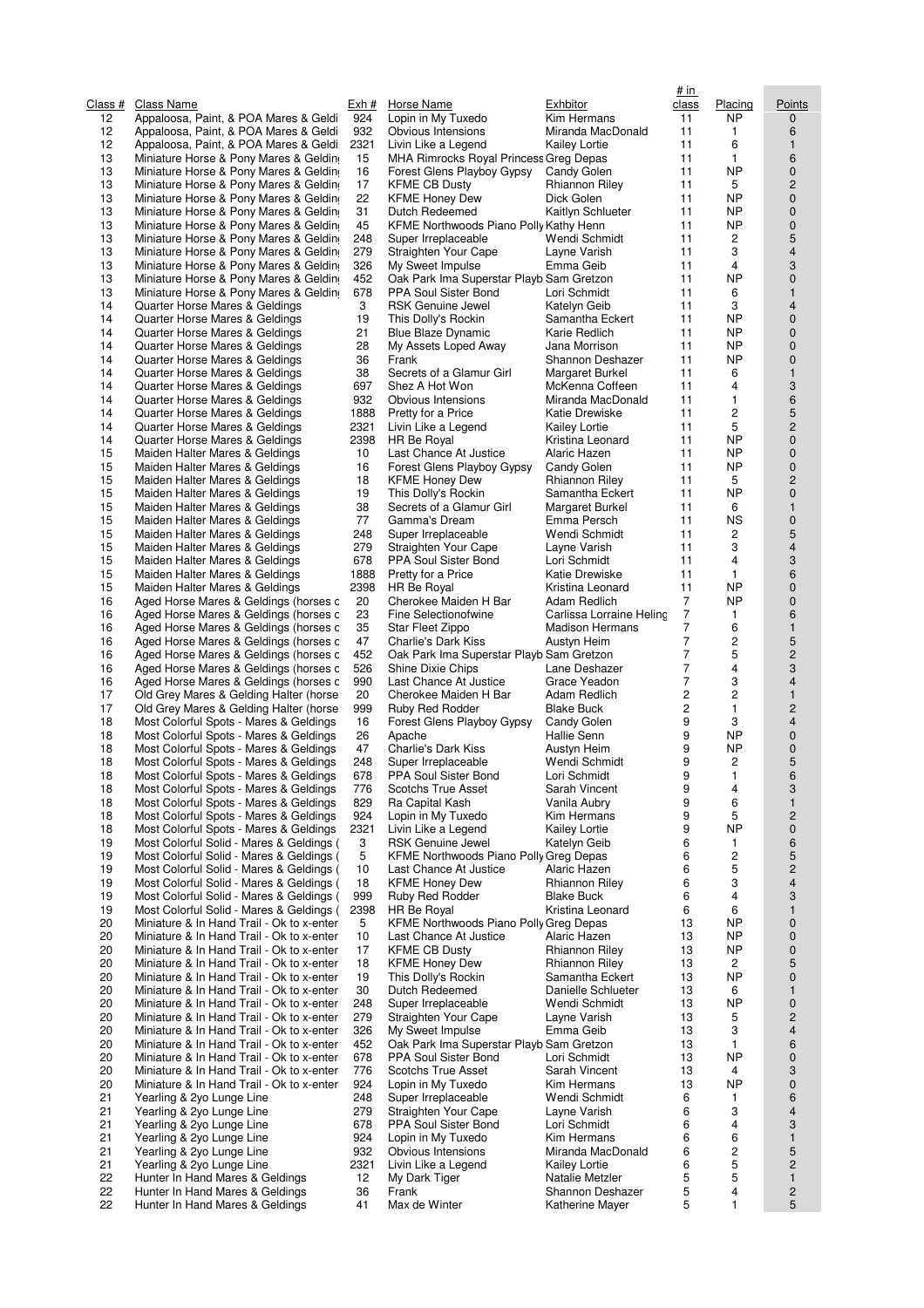| <u>Class #</u> | Class Name                                                         | <u>Exh #</u> | <b>Horse Name</b>                              | <u>Exhbitor</u>             |
|----------------|--------------------------------------------------------------------|--------------|------------------------------------------------|-----------------------------|
| 22<br>22       | Hunter In Hand Mares & Geldings<br>Hunter In Hand Mares & Geldings | 678<br>990   | PPA Soul Sister Bond<br>Last Chance At Justice | Lori Sch<br>Grace Y         |
| 23             | Leadline 12 & Under                                                | 27           | This Dolly's Rockin                            | Divya E                     |
| 23             | Leadline 12 & Under                                                | 32           | My Assets Loped Away                           | Alenna l                    |
| 23             | Leadline 12 & Under                                                | 52           | Roxie's Fashion                                | Austen \                    |
| 23             | Leadline 12 & Under                                                | 54           | Be My Buddy                                    | Adeline                     |
| 23<br>24       | Leadline 12 & Under<br>Walk/Trot Pleasure 10 & Under* (Englisl     | 999<br>227   | Ruby Red Rodder<br>Zippos Miss Maggie          | <b>Blake Br</b><br>Kynlee \ |
| 25             | Walk/Trot Equitation 10 & Under* (Engli:                           | 227          | Zippos Miss Maggie                             | Kynlee \                    |
| 26             | Novice English Pleasure - W/T                                      | 26           | Apache                                         | Hallie S                    |
| 26             | Novice English Pleasure - W/T                                      | 28           | My Assets Loped Away                           | Jana Mo                     |
| 26             | Novice English Pleasure - W/T                                      | 37           | Stella's Got Style                             | <b>Emily Pr</b>             |
| 26             | Novice English Pleasure - W/T                                      | 43           | Miss'Haps With Molly                           | Grace T                     |
| 26<br>26       | Novice English Pleasure - W/T<br>Novice English Pleasure - W/T     | 44<br>48     | Step Write Up Doc                              | Cadenc<br>Layla Ot          |
| 26             | Novice English Pleasure - W/T                                      | 227          | Be My Buddy<br>Zippos Miss Maggie              | Kynlee \                    |
| 26             | Novice English Pleasure - W/T                                      | 526          | Shine Dixie Chips                              | Lane De                     |
| 26             | Novice English Pleasure - W/T                                      | 776          | Scotchs True Asset                             | Sarah V                     |
| 26             | Novice English Pleasure - W/T                                      | 990          | Last Chance At Justice                         | Grace Y                     |
| 27             | Maiden English Pleasure - W/T                                      | 24           | Roxie's Fashion                                | Richelle                    |
| 27<br>27       | Maiden English Pleasure - W/T<br>Maiden English Pleasure - W/T     | 26<br>37     | Apache<br>Stella's Got Style                   | Hallie S<br><b>Emily Pr</b> |
| 27             | Maiden English Pleasure - W/T                                      | 41           | Max de Winter                                  | Katherin                    |
| 27             | Maiden English Pleasure - W/T                                      | 43           | Miss'Haps With Molly                           | Grace T                     |
| 27             | Maiden English Pleasure - W/T                                      | 44           | Step Write Up Doc                              | Cadenc                      |
| 27             | Maiden English Pleasure - W/T                                      | 48           | Be My Buddy                                    | Layla Ot                    |
| 27             | Maiden English Pleasure - W/T                                      | 50           | <b>Pretty Stranger</b>                         | Lily Otto                   |
| 27<br>27       | Maiden English Pleasure - W/T<br>Maiden English Pleasure - W/T     | 51<br>776    | The Boys are Back in Town                      | Abigail E                   |
| 27             | Maiden English Pleasure - W/T                                      | 1969         | Scotchs True Asset<br>Gonna Chute the Moon     | Sarah V<br>Katie Ri         |
| 28             | Open English W/T Pleasure                                          | 23           | Fine Selectionofwine                           | Carlissa                    |
| 28             | Open English W/T Pleasure                                          | 26           | Apache                                         | Hallie S                    |
| 28             | Open English W/T Pleasure                                          | 28           | My Assets Loped Away                           | Jana Mc                     |
| 28             | Open English W/T Pleasure                                          | 41           | Max de Winter                                  | Katherin                    |
| 28             | Open English W/T Pleasure                                          | 44           | Step Write Up Doc                              | Cadenc                      |
| 28<br>28       | Open English W/T Pleasure<br>Open English W/T Pleasure             | 48<br>50     | Be My Buddy<br><b>Pretty Stranger</b>          | Layla Ot<br>Lily Otto       |
| 28             | Open English W/T Pleasure                                          | 53           | Dancin for a Living                            | Brooklyr                    |
| 28             | Open English W/T Pleasure                                          | 55           | Frank                                          | Mara W                      |
| 28             | Open English W/T Pleasure                                          | 170          | Diamond on Lace                                | Jenni Va                    |
| 28             | Open English W/T Pleasure                                          | 312          | <b>Optional Credit</b>                         | Abigail E                   |
| 28             | Open English W/T Pleasure                                          | 522          | Boys Are Back N Town                           | Amanda                      |
| 28<br>28       | Open English W/T Pleasure<br>Open English W/T Pleasure             | 697<br>1865  | Shez A Hot Won<br>Sent Me A Loper              | McKenn<br>Lisa Ter          |
| 28             | Open English W/T Pleasure                                          | 1969         | Gonna Chute the Moon                           | Katie Ri                    |
| 29             | Open English Pleasure                                              | 28           | My Assets Loped Away                           | Jana Mo                     |
| 29             | Open English Pleasure                                              | 44           | Step Write Up Doc                              | Cadence                     |
| 29             | Open English Pleasure                                              | 46           | Buddy                                          | Ariel Mc                    |
| 29<br>29       | Open English Pleasure<br>Open English Pleasure                     | 48<br>50     | Be My Buddy                                    | Layla Ot                    |
| 29             | Open English Pleasure                                              | 53           | <b>Pretty Stranger</b><br>Dancin for a Living  | Lily Otto<br>Brooklyr       |
| 29             | Open English Pleasure                                              | 170          | Diamond on Lace                                | Jenni Va                    |
| 29             | Open English Pleasure                                              | 216          | Tin Pressive Remy                              | Kenlyn ł                    |
| 29             | Open English Pleasure                                              | 312          | <b>Optional Credit</b>                         | Abigail E                   |
| 29             | Open English Pleasure                                              | 522          | Boys Are Back N Town                           | Amanda                      |
| 29<br>29       | Open English Pleasure<br>Open English Pleasure                     | 697<br>1969  | Shez A Hot Won<br>Gonna Chute the Moon         | McKenn<br>Katie Ri          |
| 30             | English Pleasure 19 & Over                                         | 40           | Because I'm Happy                              | Katherin                    |
| 30             | English Pleasure 19 & Over                                         | 53           | Dancin for a Living                            | <b>Brooklyr</b>             |
| 30             | English Pleasure 19 & Over                                         | 216          | Tin Pressive Remy                              | Kenlyn ł                    |
| 30             | English Pleasure 19 & Over                                         | 522          | Boys Are Back N Town                           | Amanda                      |
| 30             | English Pleasure 19 & Over                                         | 1865         | Sent Me A Loper                                | Lisa Ter                    |
| 31<br>31       | English Pleasure 14-18<br>English Pleasure 14-18                   | 42<br>46     | Apache<br>Buddy                                | Mason E<br>Ariel Mc         |
| 31             | English Pleasure 14-18                                             | 47           | Charlie's Dark Kiss                            | Austyn I                    |
| 31             | English Pleasure 14-18                                             | 50           | <b>Pretty Stranger</b>                         | Lily Otto                   |
| 31             | English Pleasure 14-18                                             | 312          | <b>Optional Credit</b>                         | Abigail E                   |
| 31             | English Pleasure 14-18                                             | 326          | My Sweet Impulse                               | Emma C                      |
| 32             | English Pleasure 13 & Under                                        | 23           | Fine Selectionofwine                           | Carlissa                    |
| 32<br>32       | English Pleasure 13 & Under<br>English Pleasure 13 & Under         | 35<br>44     | Star Fleet Zippo<br>Step Write Up Doc          | Madisor<br>Cadence          |
| 32             | English Pleasure 13 & Under                                        | 48           | Be My Buddy                                    | Layla Ot                    |
| 32             | English Pleasure 13 & Under                                        | 1969         | Gonna Chute the Moon                           | Katie Ri                    |
| 33             | Novice English Equitation - W/T                                    | 12           | My Dark Tiger                                  | Natalie I                   |
| 33             | Novice English Equitation - W/T                                    | 24           | Roxie's Fashion                                | Richelle                    |
| 33             | Novice English Equitation - W/T                                    | 44           | Step Write Up Doc                              | Cadenc                      |
| 33<br>33       | Novice English Equitation - W/T<br>Novice English Equitation - W/T | 526<br>990   | Shine Dixie Chips<br>Last Chance At Justice    | Lane De<br>Grace Y          |
| 33             | Novice English Equitation - W/T                                    | 1969         | Gonna Chute the Moon                           | Katie Ri                    |
| 34             | English Equitation 19 & Over                                       | 216          | Tin Pressive Remy                              | Kenlyn ł                    |
| 34             | English Equitation 19 & Over                                       | 428          | Shine Dixie Chips                              | Mara W                      |
| 34             | English Equitation 19 & Over                                       | 1865         | Sent Me A Loper                                | Lisa Ter                    |

| <u>ch #</u>      | Horse Name                                    |
|------------------|-----------------------------------------------|
| 78ء              | PPA Soul Sister Bond                          |
| )90<br>27        | Last Chance At Justice<br>This Dolly's Rockin |
| 32               | My Assets Loped Away                          |
| 52               | Roxie's Fashion                               |
| 54               | Be My Buddy                                   |
| 99               | Ruby Red Rodder                               |
| 27               | Zippos Miss Maggie                            |
| 27<br>26         | Zippos Miss Maggie                            |
| 28               | Apache<br>My Assets Loped Away                |
| 37               | Stella's Got Style                            |
| 43               | Miss'Haps With Molly                          |
| 44               | Step Write Up Doc                             |
| 48<br>27         | Be My Buddy                                   |
| 26 i             | Zippos Miss Maggie<br>Shine Dixie Chips       |
| 76               | Scotchs True Asset                            |
| )90              | Last Chance At Justice                        |
| 24               | Roxie's Fashion                               |
| 26               | Apache                                        |
| 37<br>41         | Stella's Got Style<br>Max de Winter           |
| 43               | Miss'Haps With Molly                          |
| 44               | Step Write Up Doc                             |
| 48               | Be My Buddy                                   |
| 50               | <b>Pretty Stranger</b>                        |
| 51               | The Boys are Back in Town                     |
| 76<br>969        | Scotchs True Asset<br>Gonna Chute the Moon    |
| 23               | <b>Fine Selectionofwine</b>                   |
| 26               | Apache                                        |
| 28               | My Assets Loped Away                          |
| 41               | Max de Winter                                 |
| 44<br>48         | Step Write Up Doc<br>Be My Buddy              |
| 50               | <b>Pretty Stranger</b>                        |
| 53               | Dancin for a Living                           |
| 55               | Frank                                         |
| 70               | Diamond on Lace                               |
| 812              | Optional Credit                               |
| ,22<br>597       | Boys Are Back N Town<br>Shez A Hot Won        |
| 865              | Sent Me A Loper                               |
| 969              | Gonna Chute the Moon                          |
| 28               | My Assets Loped Away                          |
| 44               | Step Write Up Doc                             |
| 46<br>48         | Buddy<br>Be My Buddy                          |
| 50               | Pretty Stranger                               |
| 53               | Dancin for a Living                           |
| 70               | Diamond on Lace                               |
| 216              | Tin Pressive Remy                             |
| 812              | <b>Optional Credit</b>                        |
| ,22<br>597       | Boys Are Back N Town<br>Shez A Hot Won        |
| 969              | Gonna Chute the Moon                          |
| 40               | Because I'm Happy                             |
| 53               | Dancin for a Living                           |
| :16              | Tin Pressive Remy                             |
| 22 i<br>865      | Boys Are Back N Town<br>Sent Me A Loper       |
| 42               | Apache                                        |
| 46               | Buddy                                         |
| 47               | Charlie's Dark Kiss                           |
| 50               | <b>Pretty Stranger</b>                        |
| 812<br>826       | Optional Credit                               |
| 23               | My Sweet Impulse<br>Fine Selectionofwine      |
| 35               | Star Fleet Zippo                              |
| 44               | Step Write Up Doc                             |
| 48               | Be My Buddy                                   |
| 969              | Gonna Chute the Moon                          |
| 12<br>24         | My Dark Tiger<br>Roxie's Fashion              |
| 44               | Step Write Up Doc                             |
| 26ة              | Shine Dixie Chips                             |
| )90              | Last Chance At Justice                        |
| 969              | Gonna Chute the Moon                          |
| :16<br><b>28</b> | Tin Pressive Remy<br>Shine Dixie Chips        |
| 865              | Sent Me A Loper                               |
|                  |                                               |

|                     |                                          |       |                           |                          | <u># in</u> |                |                         |
|---------------------|------------------------------------------|-------|---------------------------|--------------------------|-------------|----------------|-------------------------|
|                     | Class Name                               | Exh # | Horse Name                | Exhbitor                 | class       | Placing        | Points                  |
| <u> ass #</u><br>22 | Hunter In Hand Mares & Geldings          | 678   | PPA Soul Sister Bond      | Lori Schmidt             | 5           | 3              | 3                       |
|                     |                                          |       |                           |                          |             |                |                         |
| 22                  | Hunter In Hand Mares & Geldings          | 990   | Last Chance At Justice    | Grace Yeadon             | 5           | 2              | 4                       |
| 23                  | Leadline 12 & Under                      | 27    | This Dolly's Rockin       | Divya Eckert             | 5           | 4              | $\overline{c}$          |
| 23                  | Leadline 12 & Under                      | 32    | My Assets Loped Away      | Alenna Morrison          | 5           | 5              | $\mathbf{1}$            |
| 23                  | Leadline 12 & Under                      | 52    | Roxie's Fashion           | Austen Wendt             | 5           | 2              | $\overline{\mathbf{4}}$ |
| 23                  | Leadline 12 & Under                      | 54    | Be My Buddy               | Adeline Schoen           | 5           | 3              | 3                       |
| 23                  | Leadline 12 & Under                      | 999   | Ruby Red Rodder           | Blake Buck               | 5           | 1              | 5                       |
| 24                  | Walk/Trot Pleasure 10 & Under* (Englis)  | 227   | Zippos Miss Maggie        | Kynlee Van Kauwenberg    | 1           | 1              | $\mathbf{1}$            |
| 25                  | Walk/Trot Equitation 10 & Under* (Engli: | 227   | Zippos Miss Maggie        | Kynlee Van Kauwenberg    | 1           | 1              | 1                       |
| 26                  | Novice English Pleasure - W/T            | 26    | Apache                    | Hallie Senn              | 10          | <b>NP</b>      | 0                       |
| 26                  | Novice English Pleasure - W/T            | 28    | My Assets Loped Away      | Jana Morrison            | 10          | <b>NP</b>      | 0                       |
| 26                  | Novice English Pleasure - W/T            | 37    | Stella's Got Style        | <b>Emily Preston</b>     | 10          | <b>NP</b>      | 0                       |
|                     |                                          |       |                           |                          |             |                |                         |
| 26                  | Novice English Pleasure - W/T            | 43    | Miss'Haps With Molly      | Grace Tamlanovich        | 10          | <b>NP</b>      | 0                       |
| 26                  | Novice English Pleasure - W/T            | 44    | Step Write Up Doc         | Cadence Queoff           | 10          | 6              | $\mathbf{1}$            |
| 26                  | Novice English Pleasure - W/T            | 48    | Be My Buddy               | Layla Otto               | 10          | 5              | $\overline{c}$          |
| 26                  | Novice English Pleasure - W/T            | 227   | Zippos Miss Maggie        | Kynlee Van Kauwenberg    | 10          | 1              | 6                       |
| 26                  | Novice English Pleasure - W/T            | 526   | Shine Dixie Chips         | Lane Deshazer            | 10          | 2              | 5                       |
| 26                  | Novice English Pleasure - W/T            | 776   | <b>Scotchs True Asset</b> | Sarah Vincent            | 10          | 4              | 3                       |
| 26                  | Novice English Pleasure - W/T            | 990   | Last Chance At Justice    | Grace Yeadon             | 10          | 3              | $\overline{4}$          |
| 27                  | Maiden English Pleasure - W/T            | 24    | Roxie's Fashion           | Richelle Bloemer         | 11          | 6              | $\mathbf{1}$            |
| 27                  | Maiden English Pleasure - W/T            | 26    | Apache                    | Hallie Senn              | 11          | <b>NP</b>      | 0                       |
|                     |                                          |       |                           |                          |             |                |                         |
| 27                  | Maiden English Pleasure - W/T            | 37    | Stella's Got Style        | <b>Emily Preston</b>     | 11          | <b>NP</b>      | $\mathbf 0$             |
| 27                  | Maiden English Pleasure - W/T            | 41    | Max de Winter             | Katherine Mayer          | 11          | 4              | 3                       |
| 27                  | Maiden English Pleasure - W/T            | 43    | Miss'Haps With Molly      | Grace Tamlanovich        | 11          | <b>NP</b>      | 0                       |
| 27                  | Maiden English Pleasure - W/T            | 44    | Step Write Up Doc         | Cadence Queoff           | 11          | <b>NP</b>      | $\pmb{0}$               |
| 27                  | Maiden English Pleasure - W/T            | 48    | Be My Buddy               | Layla Otto               | 11          | 5              | $\overline{c}$          |
| 27                  | Maiden English Pleasure - W/T            | 50    | <b>Pretty Stranger</b>    | Lily Otto                | 11          | <b>NP</b>      | $\pmb{0}$               |
| 27                  | Maiden English Pleasure - W/T            | 51    | The Boys are Back in Town | Abigail Banks            | 11          | 1              | 6                       |
| 27                  | Maiden English Pleasure - W/T            | 776   | <b>Scotchs True Asset</b> | Sarah Vincent            | 11          | 3              | 4                       |
| 27                  | Maiden English Pleasure - W/T            | 1969  | Gonna Chute the Moon      | Katie Riemer             | 11          | $\overline{c}$ | 5                       |
| 28                  | Open English W/T Pleasure                | 23    | Fine Selectionofwine      | Carlissa Lorraine Heling | 15          | <b>NP</b>      | $\mathbf 0$             |
|                     |                                          |       |                           | Hallie Senn              |             | <b>NP</b>      |                         |
| 28                  | Open English W/T Pleasure                | 26    | Apache                    |                          | 15          |                | $\pmb{0}$               |
| 28                  | Open English W/T Pleasure                | 28    | My Assets Loped Away      | Jana Morrison            | 15          | 6              | $\overline{c}$          |
| 28                  | Open English W/T Pleasure                | 41    | Max de Winter             | Katherine Mayer          | 15          | <b>NP</b>      | $\pmb{0}$               |
| 28                  | Open English W/T Pleasure                | 44    | Step Write Up Doc         | Cadence Queoff           | 15          | <b>NP</b>      | 0                       |
| 28                  | Open English W/T Pleasure                | 48    | Be My Buddy               | Layla Otto               | 15          | <b>NP</b>      | 0                       |
| 28                  | Open English W/T Pleasure                | 50    | <b>Pretty Stranger</b>    | Lily Otto                | 15          | <b>NP</b>      | 0                       |
| 28                  | Open English W/T Pleasure                | 53    | Dancin for a Living       | Brooklynne Wendt         | 15          | $\overline{4}$ | 4                       |
| 28                  | Open English W/T Pleasure                | 55    | Frank                     | Mara Weis                | 15          | <b>NP</b>      | $\pmb{0}$               |
| 28                  | Open English W/T Pleasure                | 170   | Diamond on Lace           | Jenni Van Kauwenberg     | 15          | <b>NP</b>      | 0                       |
| 28                  |                                          | 312   |                           |                          | 15          | 1              | $\overline{7}$          |
|                     | Open English W/T Pleasure                |       | <b>Optional Credit</b>    | Abigail Banks            |             |                |                         |
| 28                  | Open English W/T Pleasure                | 522   | Boys Are Back N Town      | Amanda Spude             | 15          | 3              | 5                       |
| 28                  | Open English W/T Pleasure                | 697   | Shez A Hot Won            | McKenna Coffeen          | 15          | 5              | 3                       |
| 28                  | Open English W/T Pleasure                | 1865  | Sent Me A Loper           | Lisa Terry               | 15          | 2              | 6                       |
| 28                  | Open English W/T Pleasure                | 1969  | Gonna Chute the Moon      | Katie Riemer             | 15          | <b>NP</b>      | $\mathbf 0$             |
| 29                  | Open English Pleasure                    | 28    | My Assets Loped Away      | Jana Morrison            | 12          | <b>NP</b>      | 0                       |
| 29                  | Open English Pleasure                    | 44    | Step Write Up Doc         | Cadence Queoff           | 12          | 6              | 2                       |
| 29                  | Open English Pleasure                    | 46    | <b>Buddy</b>              | Ariel McVey              | 12          | <b>NP</b>      | $\mathbf 0$             |
| 29                  | Open English Pleasure                    | 48    | Be My Buddy               | Layla Otto               | 12          | <b>NP</b>      | 0                       |
| 29                  | Open English Pleasure                    | 50    | <b>Pretty Stranger</b>    | Lily Otto                | 12          | <b>NP</b>      | $\mathbf{0}$            |
| 29                  | Open English Pleasure                    | 53    | Dancin for a Living       | Brooklynne Wendt         | 12          | 3              | 5                       |
|                     |                                          |       |                           |                          |             | <b>NP</b>      | $\pmb{0}$               |
| 29                  | Open English Pleasure                    | 170   | Diamond on Lace           | Jenni Van Kauwenberg     | 12          |                |                         |
| 29                  | Open English Pleasure                    | 216   | Tin Pressive Remy         | Kenlyn Kibler            | 12          | 5              | 3                       |
| 29                  | Open English Pleasure                    | 312   | <b>Optional Credit</b>    | Abigail Banks            | 12          | 1              | $\overline{7}$          |
| 29                  | Open English Pleasure                    | 522   | Boys Are Back N Town      | Amanda Spude             | 12          | 2              | 6                       |
| 29                  | Open English Pleasure                    | 697   | Shez A Hot Won            | McKenna Coffeen          | 12          | <b>NP</b>      | 0                       |
| 29                  | Open English Pleasure                    | 1969  | Gonna Chute the Moon      | Katie Riemer             | 12          | 4              | 4                       |
| 30                  | English Pleasure 19 & Over               | 40    | Because I'm Happy         | Katherine Mayer          | 5           | 5              | $\mathbf{1}$            |
| 30                  | English Pleasure 19 & Over               | 53    | Dancin for a Living       | Brooklynne Wendt         | 5           | 3              | 3                       |
| 30                  | English Pleasure 19 & Over               | 216   | Tin Pressive Remy         | Kenlyn Kibler            | 5           | 4              | $\overline{\mathbf{c}}$ |
| 30                  | English Pleasure 19 & Over               | 522   | Boys Are Back N Town      | Amanda Spude             | 5           | 2              | 4                       |
|                     | English Pleasure 19 & Over               |       |                           | Lisa Terry               | 5           | 1              | 5                       |
| 30                  |                                          | 1865  | Sent Me A Loper           |                          |             |                |                         |
| 31                  | English Pleasure 14-18                   | 42    | Apache                    | Mason Beneche            | 6           | 6              | $\mathbf{1}$            |
| 31                  | English Pleasure 14-18                   | 46    | Buddy                     | Ariel McVey              | 6           | 4              | 3                       |
| 31                  | English Pleasure 14-18                   | 47    | Charlie's Dark Kiss       | Austyn Heim              | 6           | 2              | 5                       |
| 31                  | English Pleasure 14-18                   | 50    | <b>Pretty Stranger</b>    | Lily Otto                | 6           | 5              | $\overline{c}$          |
| 31                  | English Pleasure 14-18                   | 312   | <b>Optional Credit</b>    | Abigail Banks            | 6           | 1              | 6                       |
| 31                  | English Pleasure 14-18                   | 326   | My Sweet Impulse          | Emma Geib                | 6           | 3              | 4                       |
| 32                  | English Pleasure 13 & Under              | 23    | Fine Selectionofwine      | Carlissa Lorraine Heling | 5           | 2              | 4                       |
| 32                  | English Pleasure 13 & Under              | 35    | Star Fleet Zippo          | <b>Madison Hermans</b>   | 5           | 3              | 3                       |
| 32                  | English Pleasure 13 & Under              | 44    | Step Write Up Doc         | Cadence Queoff           | 5           | 5              | $\mathbf{1}$            |
| 32                  | English Pleasure 13 & Under              | 48    | Be My Buddy               |                          | 5           | 4              | $\overline{c}$          |
|                     |                                          |       |                           | Layla Otto               |             |                |                         |
| 32                  | English Pleasure 13 & Under              | 1969  | Gonna Chute the Moon      | Katie Riemer             | 5           | 1              | 5                       |
| 33                  | Novice English Equitation - W/T          | 12    | My Dark Tiger             | Natalie Metzler          | 6           | 2              | 5                       |
| 33                  | Novice English Equitation - W/T          | 24    | Roxie's Fashion           | Richelle Bloemer         | 6           | 6              | $\mathbf{1}$            |
| 33                  | Novice English Equitation - W/T          | 44    | Step Write Up Doc         | Cadence Queoff           | 6           | 5              | 2                       |
| 33                  | Novice English Equitation - W/T          | 526   | Shine Dixie Chips         | Lane Deshazer            | 6           | 1              | 6                       |
| 33                  | Novice English Equitation - W/T          | 990   | Last Chance At Justice    | Grace Yeadon             | 6           | 3              | $\overline{\mathbf{4}}$ |
| 33                  | Novice English Equitation - W/T          | 1969  | Gonna Chute the Moon      | Katie Riemer             | 6           | 4              | 3                       |
| 34                  | English Equitation 19 & Over             | 216   | <b>Tin Pressive Remy</b>  | Kenlyn Kibler            | 3           | 3              | $\mathbf{1}$            |
| 34                  | English Equitation 19 & Over             | 428   | Shine Dixie Chips         | Mara Weis                | 3           | 2              | 2                       |
| 34                  |                                          |       | Sent Me A Loper           | Lisa Terry               | 3           | 1              | 3                       |
|                     | English Equitation 19 & Over             | 1865  |                           |                          |             |                |                         |